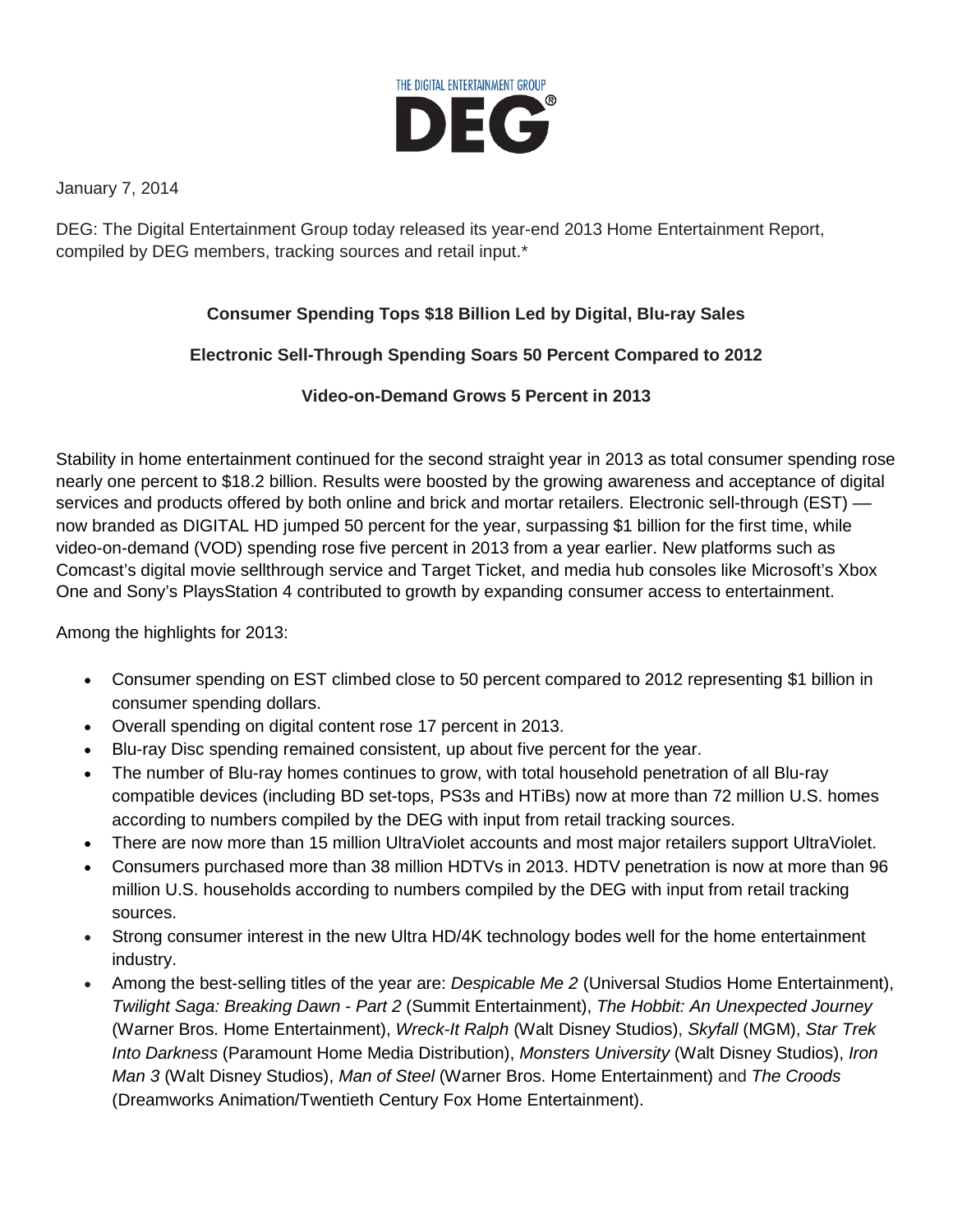If you would like to discuss the DEG's Year-End 2013 Home Entertainment Report, please contact the DEG.

Regards,

Lyndsey Schaefer **Director** DEG 424-248-3662 [schaefer@degonline.org](mailto:schaefer@degonline.org)

> *\*Please note, these numbers are preliminary. Final numbers will be released in late January. Please contact the DEG for an updated version.*